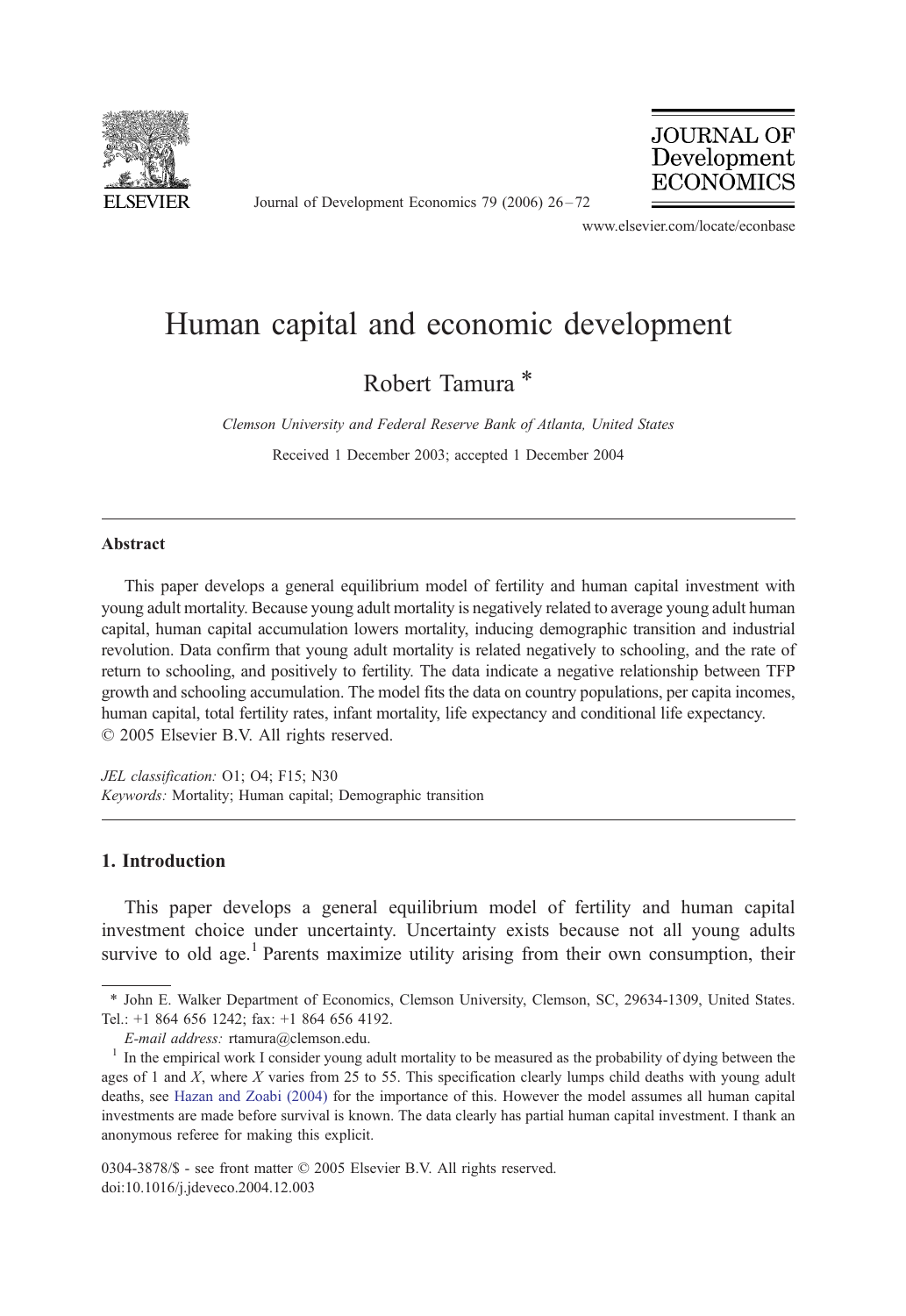fertility and the discounted utility of consumption of their children. Fertility depends positively on the probability of an early death, or a young adult death. Because human capital investments are made prior to the realization of survival from young adult to old adult, higher young adult mortality, by increasing the number of children born, reduces human capital investment in each child. This is the standard [Becker and](#page--1-0) Lewis (1973) interaction of quality and quantity of children. If young adult mortality depends on the average human capital of young adults, then an endogenous demographic transition occurs. The economy evolves from high mortality, high fertility, slow human capital accumulation, and slow (if any) economic growth to low mortality, low fertility, rapid human capital accumulation and rapid economic growth. Human capital accumulation reduces young adult mortality, which in turn induces lower fertility. Lower fertility reduces the cost of human capital investment, and thus parents increase their human capital investments per child. This leads to a virtuous cycle in which human capital growth leads to lower fertility and more rapid human capital growth.

This paper makes three fundamental contributions: (1) it derives and analyzes a general equilibrium model of fertility and human capital accumulation under uncertainty, (2) it estimates a structural model of young adult mortality and empirically evaluates the model, further it provides evidence on a complementary model developed by [Galor \(in](#page--1-0) press) of the rising demand for education arising from technological progress, and (3) it numerically solves the model and provides goodness of fit tests of the solution to historical data on population, income per capita, total fertility rates, age at entry into the labor force, infant mortality, life expectation and conditional life expectation for 28 countries and regions.<sup>2</sup>

Reductions in young adult mortality through increases in the human capital of young adults occurs on many levels. When a mother teaches her child to wash her hands before preparing and eating food, her mortality risk is lowered. Thus higher own human capital lowers an individual's young adult mortality risk. A community that separates drinking water from waste water and collects garbage for disposal lowers young adult mortality risk as well, cf. [Melosi \(2000\).](#page--1-0) Hence higher average human capital in a community reduces young adult mortality risk. If any society discovers antibiotics and vaccines for immunization against disease, then all societies can benefit from these discoveries, cf. [Haines \(2002\).](#page--1-0) This body of knowledge, modeled as the maximum human capital in the world, lowers young adult mortality risk.

In the empirical section I estimate the relationship between young adult mortality and young adult human capital. The estimates are consistent with the model specification. The model predicts that young adult mortality affects parental investments in their children's human capital, but infant mortality and middle age mortality do not. The model also predicts that infant mortality and young adult mortality positively effect fertility. Empirically three of the model's predictions are confirmed, only the strong negative relationship between infant mortality and human capital investment rejects the predicted insignificant relationship. I present detailed goodness of fit tests that verify that

<sup>2</sup> The preferred model fits almost 3500 observations.